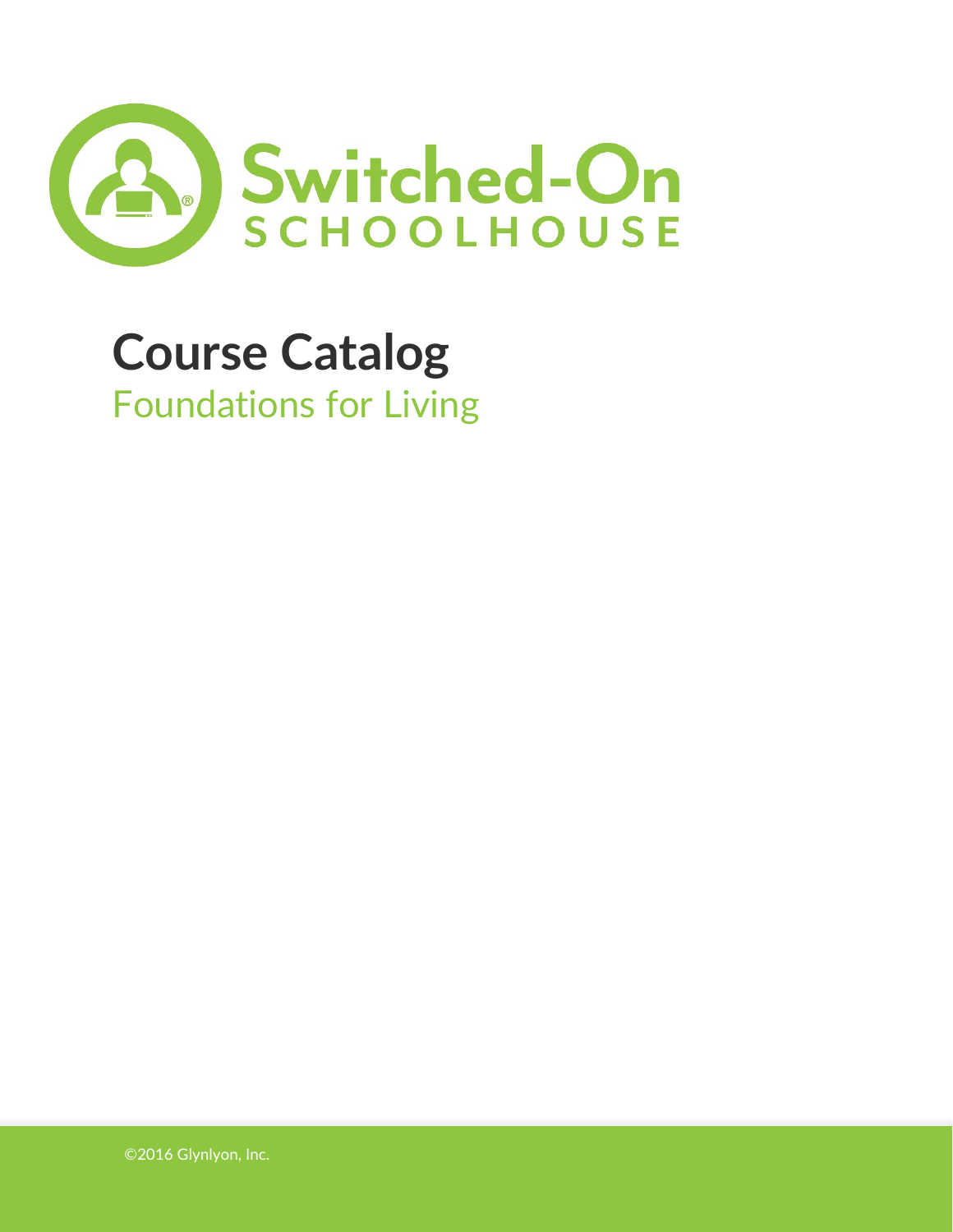# **Table of Contents**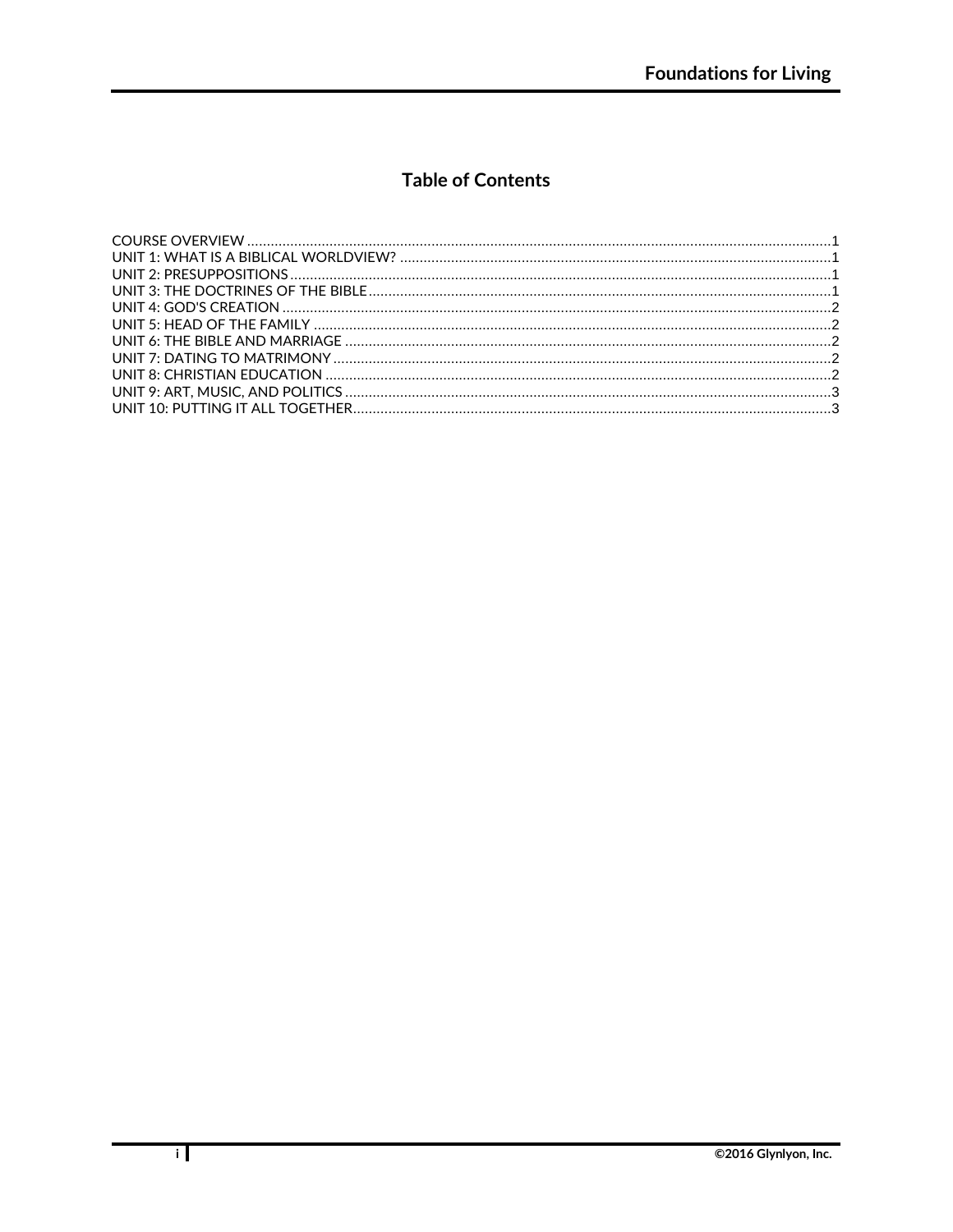#### **COURSE OVERVIEW**

<span id="page-2-0"></span>Foundations for Living is an elective for high schools students. Designed specifically with 11th and 12th graders in mind, Foundations for Living provides a Bible-based, sequential development of a Christian worldview through the use of fundamental truths from the Bible and the application of biblical principles to the various areas of contemporary life. The course aims to pull all of a student's education together into a unified whole, preparing them for their new adventures beyond high school in the home, church, college, and society.

Throughout this course, students will build the skills and knowledge needed to in order to do the following:

- Understand the unique identity of the Christian worldview.
- Observe how all truth properly fits together into the Christian worldview.
- Discern the difference between Christian and non-Christian worldviews.
- Think and live with discernment and conviction.
- Recognize how the world's philosophies of the past affect contemporary thinking and living.
- Judge and assess any issue using a biblical model.

<span id="page-2-1"></span>

| $\frac{c}{2}$      | UNIT 1: WHAT IS A BIBLICAL WORLDVIEW? |                                      |     |                                                |  |  |  |  |
|--------------------|---------------------------------------|--------------------------------------|-----|------------------------------------------------|--|--|--|--|
|                    |                                       | <b>Assignment Titles</b>             |     |                                                |  |  |  |  |
|                    |                                       | Course Overview                      | 10. | Project: Promises of God*                      |  |  |  |  |
| FOR I              | 2.                                    | Introduction to Worldview            | 11. | Quiz 2: The Ancient Hebrew Worldview           |  |  |  |  |
|                    | 3.                                    | Ancient Greek Worldview: Government  | 12. | <b>Conflicting Worldviews</b>                  |  |  |  |  |
|                    | 4.                                    | Ancient Greek Worldview: Religion    | 13. | <b>Dualism</b>                                 |  |  |  |  |
|                    | 5.                                    | Ancient Greek Worldview: Philosophy  | 14. | <b>Quiz 3: Conflicting Worldviews</b>          |  |  |  |  |
| <b>FOUNDATIONS</b> | 6.                                    | Quiz 1: The Ancient Greek Worldview  | 15. | Special Project*                               |  |  |  |  |
|                    | 7.                                    | Ancient Hebrew Worldview: Religion   | 16. | Test: What is a Biblical Worldview?            |  |  |  |  |
|                    | -8.                                   | Ancient Hebrew Worldview: Government | 17. | Alternate Test: What is a Biblical Worldview?* |  |  |  |  |
|                    | 9.                                    | Ancient Hebrew Worldview: Theology   | 18. | Reference                                      |  |  |  |  |

<span id="page-2-2"></span>

| NS FOR | <b>UNIT 2: PRESUPPOSITIONS</b> |                                                |     |                                            |  |  |  |
|--------|--------------------------------|------------------------------------------------|-----|--------------------------------------------|--|--|--|
|        |                                | <b>Assignment Titles</b>                       |     |                                            |  |  |  |
|        |                                | Assumptions and Presuppositions: Introduction  | 8.  | God's Communication of His Standards to Us |  |  |  |
| 60     |                                | <b>Assumptions and Presuppositions:</b>        | 9.  | Understanding Repentance and God's Grace   |  |  |  |
|        |                                | <b>Communication Difficulties</b>              | 10. | The Relationship of Law and Grace          |  |  |  |
|        | 3.                             | Moral Relativism                               | 11. | Quiz 2: Truth and Morality                 |  |  |  |
| FOUND/ | 4.                             | Moral Absolutism                               | 12. | Special Project*                           |  |  |  |
|        | 5.                             | <b>Quiz 1: Assumptions and Presuppositions</b> | 13. | <b>Test: Presuppositions</b>               |  |  |  |
|        | 6.                             | The Basis for Truth                            | 14. | Alternate Test: Presuppositions*           |  |  |  |
|        |                                | The Basis for Morality                         | 15. | Reference                                  |  |  |  |

<span id="page-2-3"></span>

| <b>LIVING</b> |    | UNIT 3: THE DOCTRINES OF THE BIBLE         |     |                                             |
|---------------|----|--------------------------------------------|-----|---------------------------------------------|
|               |    | <b>Assignment Titles</b>                   |     |                                             |
|               |    | The Doctrines of the Bible                 | 10. | The Authority of Scripture                  |
| FOR           | 2. | Different View of Inspiration              | 11. | The All-Sufficiency of Scripture            |
|               | 3. | Scriptural Support for Plenary Inspiration | 12. | The Illumination of the Holy Spirit         |
|               | 4. | Quiz 1: The Inspiration of Scripture       | 13. | Quiz 3: The Authority of God's Word         |
| FOUNDATIONS   | 5. | <b>God's Natural Attributes</b>            | 14. | Special Project*                            |
|               | 6. | God's Moral Attributes                     | 15. | Test: The Doctrines of the Bible            |
|               | 7. | Quiz 2: The Attributes of God              | 16. | Alternate Test: The Doctrines of the Bible* |
|               | 8. | The Inerrancy of Scripture                 | 17. | Reference                                   |
|               | 9. | The Infallibility of Scripture             |     |                                             |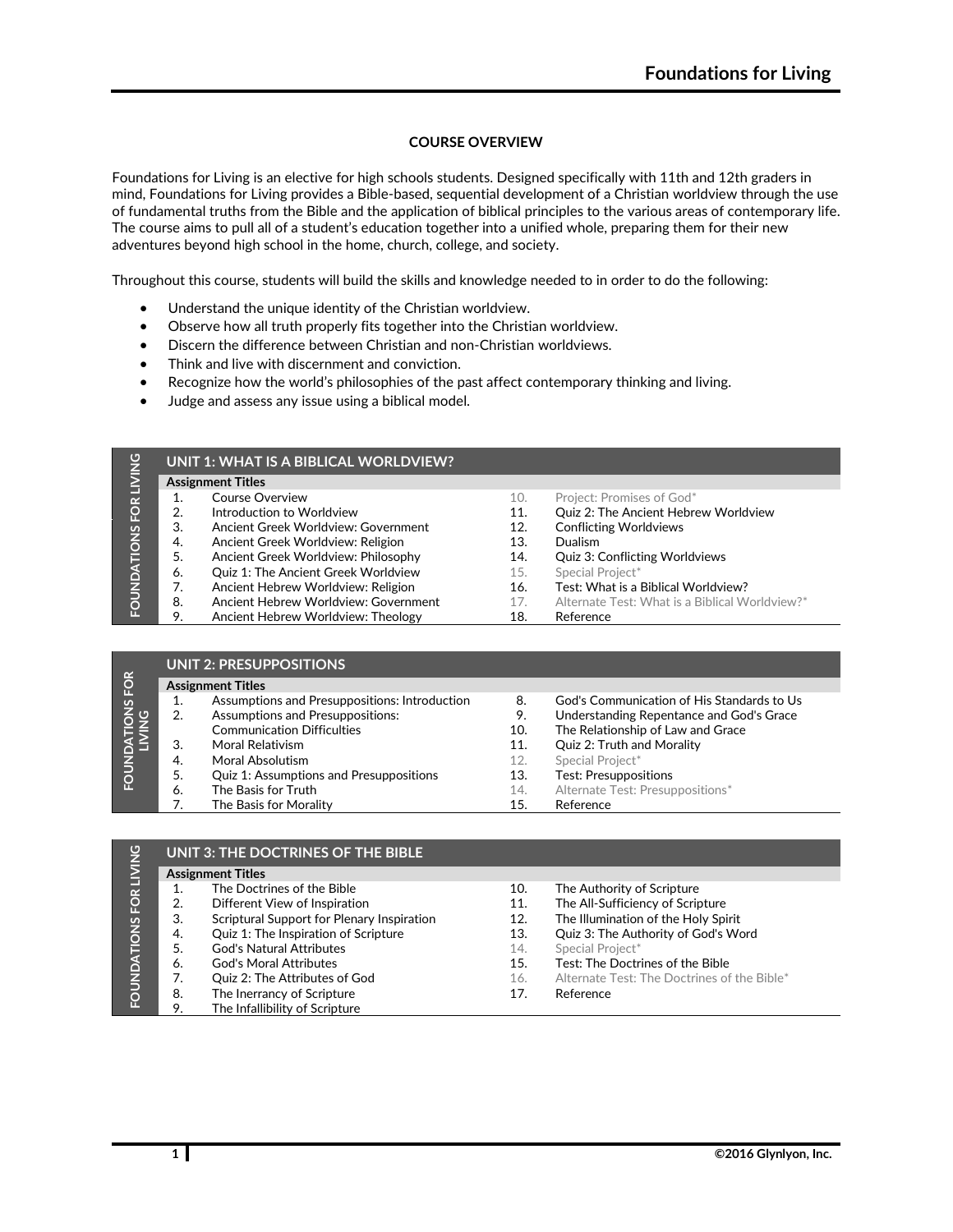## <span id="page-3-0"></span>**UNIT 4: GOD'S CREATION**

| FOUNDATIONS FOR<br>LIVING |     | <b>Assignment Titles</b>                  |     |                                                |  |  |
|---------------------------|-----|-------------------------------------------|-----|------------------------------------------------|--|--|
|                           |     | Who Owns the World?                       | 9.  | The Great Commission                           |  |  |
|                           | 2.  | God's Providential Control Over the World | 10. | <b>Fulfilling the Great Commission</b>         |  |  |
|                           | З.  | What is Man?                              | 11. | Quiz 2: The Sanctity and Purpose of Human Life |  |  |
|                           | -4. | The Attributes of God and Man             | 12. | Special Project*                               |  |  |
|                           | 5.  | Quiz 1: The Sovereignty of the Creator    | 13. | Test: God's Creation                           |  |  |
|                           | 6.  | Loving God and Loving Others              | 14. | Alternate Test: God's Creation*                |  |  |
|                           |     | The Sanctity of Human Life                | 15. | Reference                                      |  |  |
|                           | 8.  | People with a Purpose                     |     |                                                |  |  |
|                           |     |                                           |     |                                                |  |  |

## <span id="page-3-1"></span>IS FOR **UNIT 5: HEAD OF THE FAMILY Assignment Titles**

| FOR               | UNIT 5: HEAD OF THE FAMILY |                                         |     |                                         |  |  |  |
|-------------------|----------------------------|-----------------------------------------|-----|-----------------------------------------|--|--|--|
| DATIONS<br>LIVING |                            | <b>Assignment Titles</b>                |     |                                         |  |  |  |
|                   |                            | A Special Relationship with God         |     | Characteristics of a Godly Man - Part 2 |  |  |  |
|                   | 2.                         | The Fatherhood of God - Part 1          | 8.  | Quiz 2: Head of the Family              |  |  |  |
| IE.<br>∣ ō        | 3.                         | The Fatherhood of God - Part 2          | 9.  | Special Project*                        |  |  |  |
|                   | -4.                        | Quiz 1: Head of the Family              | 10. | Test: Head of the Family                |  |  |  |
|                   | 5.                         | Loving Leadership                       | 11. | Alternate Test: Head of the Family*     |  |  |  |
|                   | 6.                         | Characteristics of a Godly Man - Part 1 | 12. | Reference                               |  |  |  |

<span id="page-3-2"></span>

| <b>LIVING</b> |    | UNIT 6: THE BIBLE AND MARRIAGE                  |     |                                         |
|---------------|----|-------------------------------------------------|-----|-----------------------------------------|
|               |    | <b>Assignment Titles</b>                        |     |                                         |
|               |    | Necessary Ingredients for a Successful Marriage | 7.  | <b>Quiz 2: Roles of Family Members</b>  |
| <b>FOR</b>    | 2. | An Essential Foundation for a Successful        | 8.  | Role Conflicts in Our Culture           |
|               |    | Christian Marriage                              | 9.  | Learned Behavior Problems in the Family |
|               | 3. | Additional Factors to Consider for a Successful | 10. | Quiz 3: Role Conflicts in Our Culture   |
|               |    | Christian Marriage                              | 11. | Special Project*                        |
| FOUNDATIONS   | 4. | Quiz 1: The Successful Christian Family         | 12. | Test: The Bible and Marriage            |
|               | 5. | The Role of Husbands and Wives in a Christian   | 13. | Alternate Test: The Bible and Marriage* |
|               |    | Home                                            | 14. | Reference                               |
|               | 6. | The Role of Children in a Christian Home        |     |                                         |

<span id="page-3-3"></span>

| FOUNDATIONS FOR LIVING |    | <b>Assignment Titles</b>                    |     |                                       |
|------------------------|----|---------------------------------------------|-----|---------------------------------------|
|                        |    | <b>Recreational Dating</b>                  | 8.  | Quiz 2: Making a Commitment           |
|                        | 2. | Dating Practices from Bible Times to Modern | 9.  | The Engagement Period                 |
|                        |    | Times                                       | 10. | <b>Resolving Conflicts</b>            |
|                        | 3. | Negative Tendencies in Dating               | 11. | Quiz 3: The Engagement                |
|                        | 4. | Recreational Dating and the Christian       | 12. | Special Project*                      |
|                        |    | Response                                    | 13. | <b>Test: Dating and Matrimony</b>     |
|                        | 5. | Quiz 1: Dating vs. Courtship                | 14. | Alternate Test: Dating and Matrimony* |
|                        | 6. | Making a Commitment                         | 15. | Reference                             |
|                        |    | Lessons from a Wedding Ceremony             |     |                                       |

<span id="page-3-4"></span>

| TONS FOR<br>ING | <b>UNIT 8: CHRISTIAN EDUCATION</b> |                                 |     |                                                |  |  |  |
|-----------------|------------------------------------|---------------------------------|-----|------------------------------------------------|--|--|--|
|                 |                                    | <b>Assignment Titles</b>        |     |                                                |  |  |  |
|                 |                                    | Created to Learn                | 8.  | Learning In and From Our Environment           |  |  |  |
|                 | 2.                                 | Created to Teach                | 9.  | <b>Application of Truth</b>                    |  |  |  |
|                 | 3.                                 | The Foundation of all Education | 10. | Quiz 2: Filtering Facts and Applying the Truth |  |  |  |
|                 | 4.                                 | <b>General Revelation</b>       | 11. | Special Project*                               |  |  |  |
| <b>FOUNDA</b>   | 5.                                 | <b>Special Revelation</b>       | 12. | Test: Christian Education                      |  |  |  |
|                 | 6.                                 | Quiz 1: Created to Learn        | 13. | Alternate Test: Christian Education*           |  |  |  |
|                 |                                    | <b>Filtering Facts</b>          | 14. | Reference                                      |  |  |  |